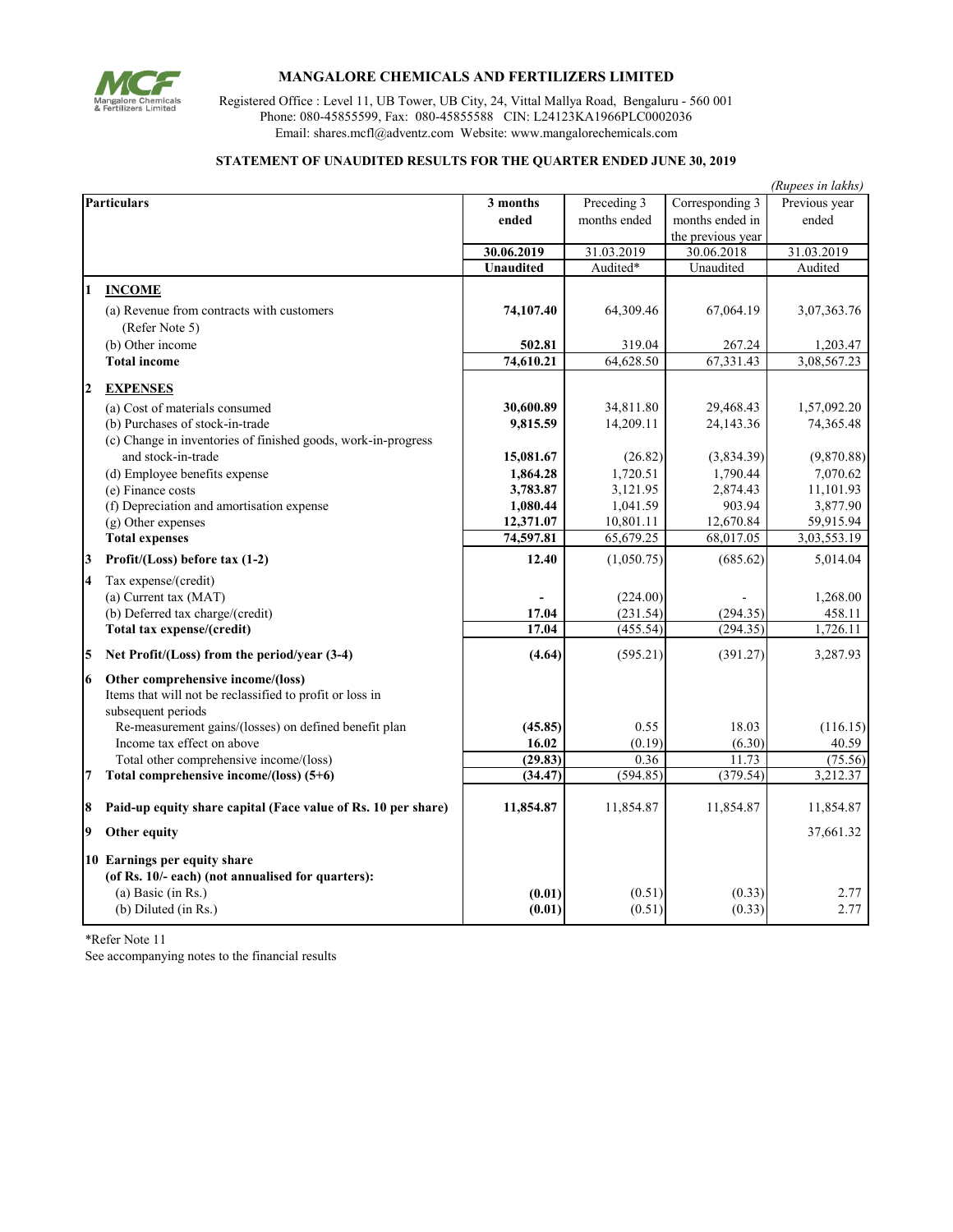## Notes:

- 1. The financial results for the quarter ended June 30, 2019 of Mangalore Chemicals and Fertilizers Limited ("the Company") have been reviewed by the Audit Committee and approved by the Board of Directors at its meetings held on August 12, 2019 and have been subjected to limited review by the statutory auditors of the Company.
- 2. The financial results have been prepared in accordance with the recognition and measurement principles laid down in Indian Accounting Standard 34 (Ind AS 34), "Interim Financial Reporting" prescribed under Section 133 of the Companies Act, 2013, read with Rule 3 of Companies (Indian Accounting Standards) Rules, 2015, as amended, and in terms of Regulation 33 of the SEBI (Listing Obligations and Disclosure Requirements) Regulations, 2015, as amended and SEBI Circular No. CIR/CFD/CMD1/44/2019 dated March 29, 2019.
- 3. The Company is engaged in the manufacture, sale and trading of fertilisers which constitutes a single operating segment as per Ind AS 108 and hence separate segment disclosures have not been furnished.
- 4. The urea concession has been estimated and accounted as per the Government of India ('GOI') notification dated June 17, 2015. The subsidy on phosphatic and complex fertilisers has been accounted based on the rates announced by the GOI under Nutrient Based Subsidy Policy, from time to time.
- 5. The Company recognises urea concession income from the GOI based on estimates and changes, if any, are recognised in the period/year of finalisation of the prices by the GOI under the scheme. Accordingly, revenue for the year ended March 31, 2019 include additional urea concession income of Rs. 3,050.79 Lakhs relating to immediately preceeding financial year recognised on finalisation of escalation/deescalation claims. The urea concession income for the year ended March 31, 2019 is pending finalisation by the GOI.
- 6. Effective April 1, 2019, the Company has adopted Ind AS 116 on Leases which replaces Ind AS 17 on Leases, including appendices thereto. Ind AS 116 sets out the principles for the recognition, measurement, presentation and disclosure of leases and requires lessees to account for all leases under a single on-balance sheet model similar to the accounting for finance leases under Ind AS 17. The Company has used the modified retrospective approach for transition to Ind AS 116 and consequently comparatives for previous period/year have not been restated. This has resulted in recognition of rightof-use assets and corresponding lease liabilities of Rs. 2,015.20 Lakhs as at April 1, 2019. Right-of-use assets are depreciated over the lower of useful life of the asset or the lease term and interest on lease liabilities is recognized under finance costs. The net impact of adopting this standard on the financial results and earnings per share is not material.
- 7. Vide GST Notification No. 26/2018 dated June 13, 2018, the department amended definition of 'Net Input Tax Credit' for the purpose of GST refund on account of inverted duty structure with effect from July 1, 2017 to include input tax credit availed only on inputs which excludes input services. The Company had claimed GST refund with respect to input services effective July 1, 2017 till April 17, 2018 aggregating to Rs. 1,206.29 Lakhs which is also supported by a legal opinion obtained subsequently. Further, the Company while relying on such legal opinion and on a stay order dated September 18, 2018 of the High Court of Gujarat in respect of application of another company on this matter, has recognized input tax credit of Rs. 2,524.85 Lakhs on input services for the period from April 18, 2018 to June 30, 2019. Considering such credit is available for utilization also, the management is confident of refund/utilisation of aforesaid input tax credit. The Company has started utilising such credit during the current quarter based on a tax advise obtained in this regard.